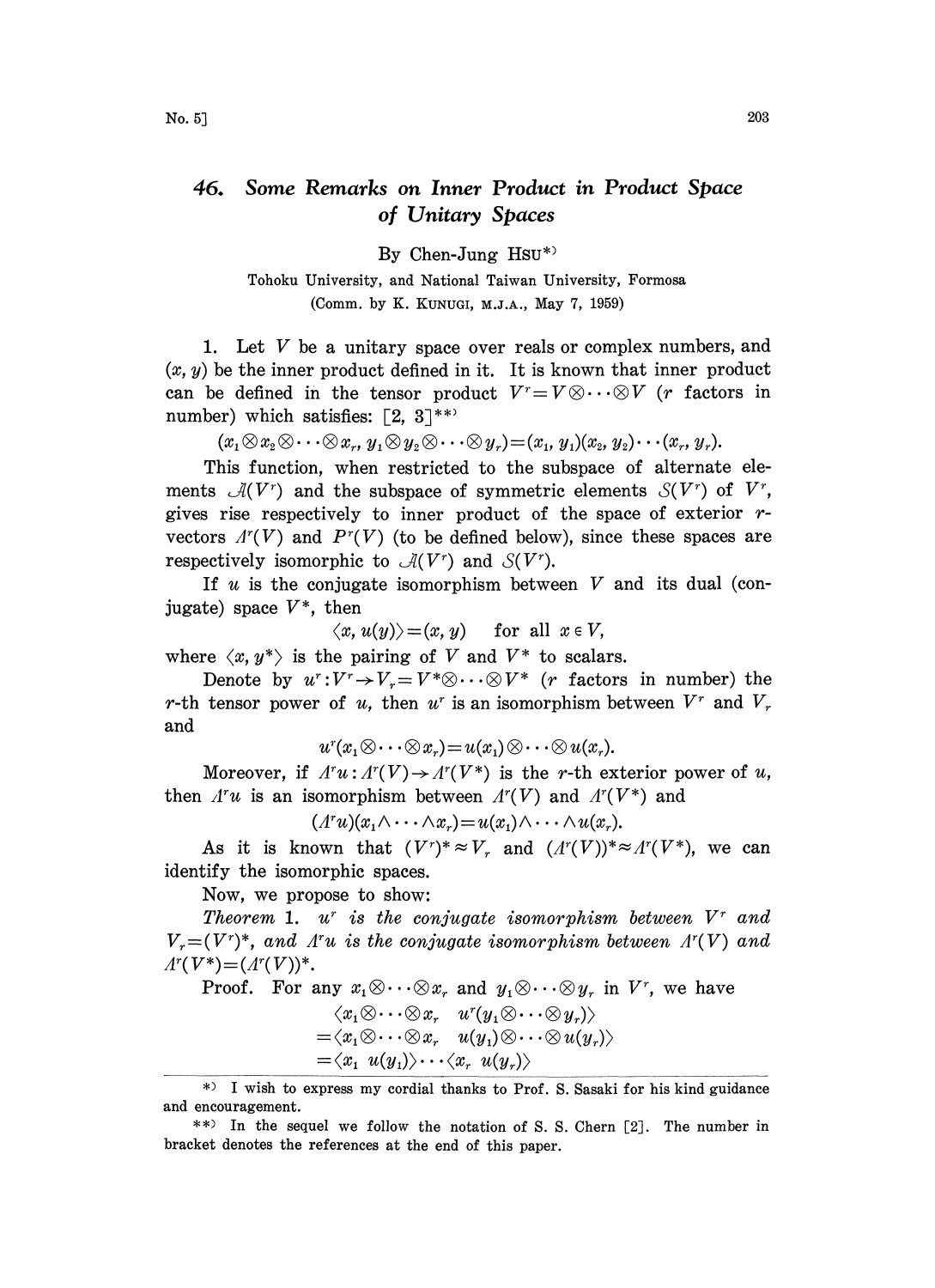C.-J. Hsu

$$
=(x_1\ \ y_1)\cdots(x_r\ \ y_r)\\=(x_1\otimes\cdots\otimes x_r\quad y_1\otimes\cdots\otimes y_r).
$$

The general relation  $\langle x \ u(y) \rangle = (x \ y)$  follows from the bilinearity of  $\langle x, y \rangle$  and linearity of u<sup>r</sup>.

Next, under the isomorphism between  $\Lambda^{r}(V)$  and  $\mathcal{A}(V^{r})$ ,  $x_1 \wedge \cdots \wedge x_r$ corresponds to  $A_r(x_1\otimes \cdots \otimes x_r)$  where  $A_r$  is the alternation in  $V^r$ . The inner product in  $V<sup>r</sup>$  gives rise to the following definition of inner product in  $A^r(V)$ :

$$
(x_1 \wedge \cdots \wedge x_r y_1 \wedge \cdots \wedge y_r)
$$
  
=  $(1/r!)(A_r(x_1 \otimes \cdots \otimes x_r) A_r(y_1 \otimes \cdots \otimes y_r))$   
=  $(1/r!) (\sum_i (sgn \sigma)x_{\sigma(1)} \otimes \cdots \otimes x_{\sigma(r)} \sum_i (sgn \tau)y_{\tau(1)} \otimes \cdots \otimes y_{\tau(r)})$   
=  $(1/r!) \sum_{\sigma} (sgn \sigma) \sum_{\tau} (sgn \tau)(x_{\sigma(1)} y_{\tau(1)}) \cdots (x_{\sigma(r)} y_{\tau(r)})$   
=  $(1/r!) \sum_{\sigma} (sgn \sigma) [(x_{\sigma(1)} y_1) \cdots (x_{\sigma(1)} y_r)]$   
=  $|(x_1 y_1) \cdots (x_1 y_r)| = |(x_i y_k)|,$   
 $\vdots$   $\vdots$   $\vdots$   $\vdots$   $\vdots$   $\vdots$   $\vdots$   $\vdots$   $\vdots$   $\vdots$   $\vdots$   $\vdots$   $\vdots$   $\vdots$   $\vdots$   $\vdots$   $\vdots$   $\vdots$   $\vdots$   $\vdots$   $\vdots$   $\vdots$   $\vdots$   $\vdots$   $\vdots$   $\vdots$   $\vdots$   $\vdots$   $\vdots$   $\vdots$   $\vdots$   $\vdots$   $\vdots$   $\vdots$   $\vdots$   $\vdots$   $\vdots$   $\vdots$   $\vdots$   $\vdots$   $\vdots$   $\vdots$   $\vdots$   $\vdots$   $\vdots$   $\vdots$   $\vdots$   $\vdots$   $\vdots$   $\vdots$   $\vdots$   $\vdots$   $\vdots$   $\vdots$   $\vdots$   $\vdots$   $\vdots$   $\vdots$ 

On the other hand,

$$
\langle x_1 \wedge \cdots \wedge x_r \quad (A^r u)(y_1 \wedge \cdots \wedge y_r) \rangle
$$
  
=  $\langle x_1 \wedge \cdots \wedge x_r \quad u(y_1) \wedge \cdots \wedge u(y_r) \rangle$   
=  $|\langle x_i \quad u(y_k) \rangle| = |(x_i \quad y_k)|$ .

Therefore,

$$
\begin{array}{cc}\n\langle x_1 \wedge \cdots \wedge x_r & (A^r u)(y_1 \wedge \cdots \wedge y_r) \rangle \\
= (x_1 \wedge \cdots \wedge x_r & y_1 \wedge \cdots \wedge y_r).\n\end{array}
$$

The general relation follows from the bilinearity of  $\langle x, y \rangle$  and the linearity of  $A^r u$ .

2. It is of interest to take care of the relation between the above things and classical treatment of tensor analysis.

Let  $(e_1, e_2, \dots, e_n)$  and  $(e'^1, e'^2, \dots, e'^n)$  be dual bases in V and  $V^*$ . It is obvious that  $e_{i_1} \otimes \cdots \otimes e_{i_r}$  and  $e_{i_1} \wedge \cdots \wedge e_{i_r}$   $(i_1 < i_2 < \cdots < i_r)$  are respectively the basis in  $V^r$  and  $\Lambda^r(V)$ . If  $y = \gamma^i e_j$ ,  $u(y) = \gamma_i e^{i}$  (summation convention is used), then  $\eta_i = g_{ij} \eta^j$ , where  $g_{ij} = (e_i \ e_j)$ . Consequently, if  $y = t^{j_1 j_2 \cdots j_r} e_{j_1} \otimes \cdots \otimes e_{j_r} \in V^r$  and  $u(y) = t_{i_1 i_2 \cdots i_r} e'^{i_1} \otimes \cdots \otimes e'^{i_r} \in V_r$ , then  $\mathbf{r}$ 

$$
t_{i_1i_2\cdots i_r}=g_{i_1j_1}g_{i_2j_2}\cdots g_{i_rj_r}t^{j_1j_2\cdots j_r}.
$$
  
Moreover, if  $y = \sum_{j_1 < \cdots < j_r} t^{(j_1j_2\cdots j_r)}e_{j_1} \wedge \cdots \wedge e_{j_r} \in \Lambda^r(V)$  and  $u(y) = \sum_{i_1 < \cdots < i_r} t_{(i_1i_2\cdots i_r)}e^{i_{i_1}} \wedge \cdots \wedge e^{i_{i_r}} \in \Lambda^r(V^*),$  then  

$$
t_{(i_1i_2\cdots i_r)} = \sum_{j_1 < j_2 < \cdots < j_r} \begin{vmatrix} g_{i_1j_1}\cdots g_{i_1j_r} \\ \vdots \\ g_{i_1j_1}\cdots g_{i_rj_r} \end{vmatrix} t^{(j_1j_2\cdots j_r)},
$$

204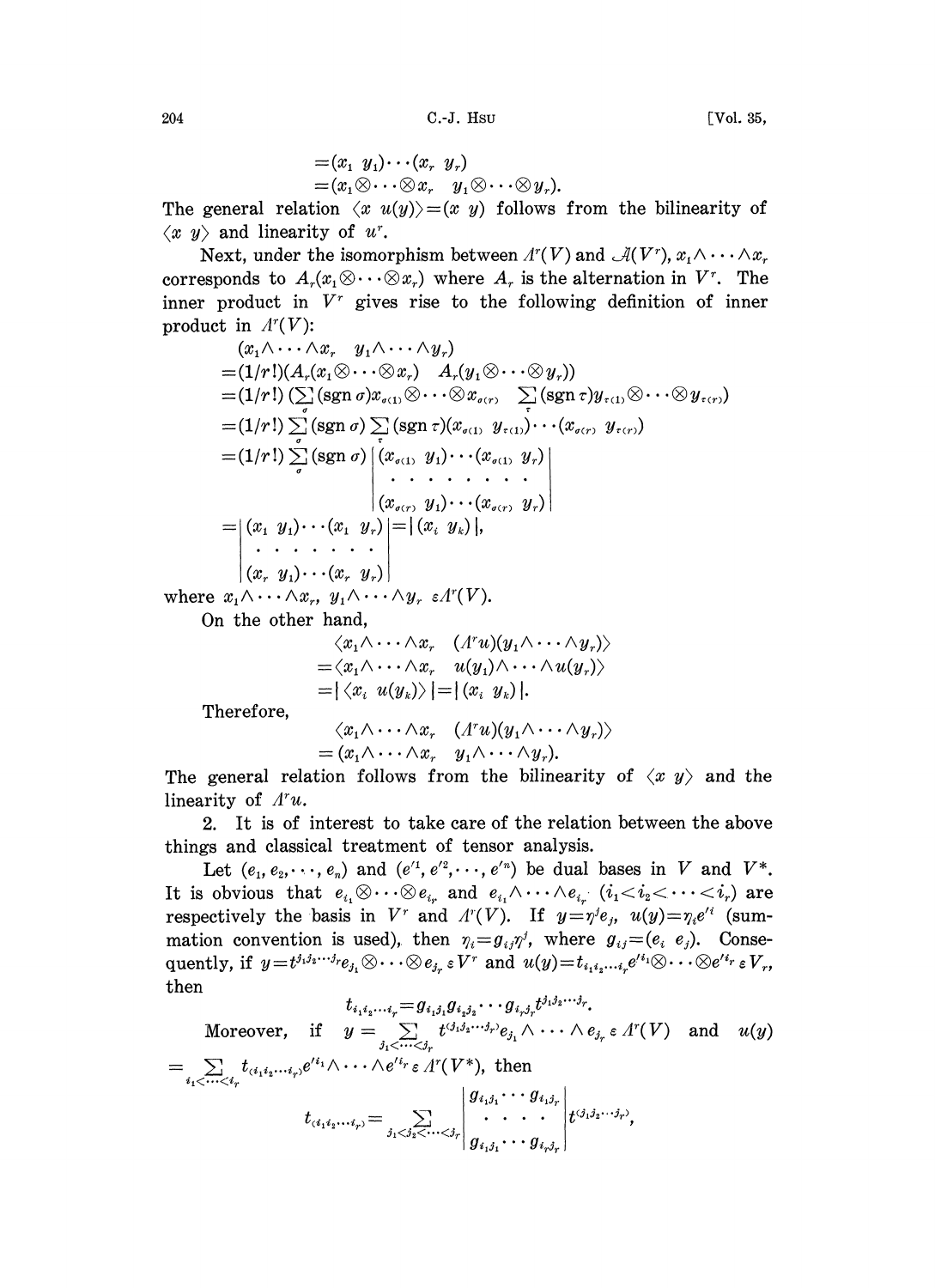and these are respectively the covariant and contravariant components of tensors obtained by identifying the corresponding elements under the conjugate isomorphism  $V^r \approx V_r$  or  $\Lambda^r(V) \approx \Lambda^r(V^*)$ .

Assume that V is a euclidean vector space, then  $(e_1 \wedge \cdots \wedge e_n \vee e_1 \wedge$  $\cdots \wedge e_n$ =| $g_{ij}$ |=g, where  $g_{ij}$ =( $e_i$   $e_j$ ). The unit elements  $e=(1/\sqrt{g})e_1\wedge$  $\cdots \wedge e_n$  and  $e'=\sqrt{g}e'^1 \wedge \cdots \wedge e'^n$  form respectively the basis of one dimensional vector spaces  $A^n(V)$  and  $A^n(V^*)$ . Under the isomorphisms  $A^{n}(V) \rightarrow \mathcal{A}(V^{n})$  and  $A^{n}(V^{*}) \rightarrow \mathcal{A}(V_{n})$ , e and e' respectively corresponds

$$
\gamma^{i_1i_2\cdots i_n}e_{i_1}\otimes \cdots \otimes e_{i_n}, \quad \gamma^{i_1i_2\cdots i_n}=(1/\sqrt{g\,})\in i_1i_2\cdots i_n,
$$

and  $\begin{aligned} \gamma^{\scriptscriptstyle r_1\scriptscriptstyle r_2\cdots\scriptscriptstyle r_l e_{i_1}}\otimes\cdots\otimes e_{i_n}, \quad &\gamma^{\scriptscriptstyle r_1\scriptscriptstyle r_2\cdots\scriptscriptstyle r_l}=(1/\sqrt{g}\,) \in^{\scriptscriptstyle r_1\scriptscriptstyle r_2\cdots\scriptscriptstyle r_l} \ \eta_{\scriptscriptstyle i_1\scriptscriptstyle i_2\cdots\scriptscriptstyle i_l}e^{\scriptscriptstyle\prime i_1}\otimes\cdots\otimes e^{\scriptscriptstyle\prime i_n}, \quad &\eta_{\scriptscriptstyle i_1\scriptscriptstyle i_2\cdots\scriptscriptstyle i_l}=\sqrt{g}\in_{i_1\$ where  $\epsilon^{i_1 i_2 \cdots i_n} = \epsilon_{i_1 i_2 \cdots i_n} = \begin{cases} 1 & \text{if } (i_1, \cdots, i_n) \text{ is an even permutation,} \end{cases}$  $-1$  if  $(i_1,\dots, i_n)$  is an odd permutation.

It is known that the linear map  $\varphi: \Lambda^r(V) \to \Lambda^{n-r}(V^*)$  defined by  $\varphi(x) = x \lrcorner e', \quad x \in \Lambda^r(V)$  $\varphi(x)=x\,\perp\!e',\quad x\,\varepsilon\,\varLambda^r(V)$ 

and 
$$
\langle z \ x \bot e' \rangle = \langle z \land x \ e' \rangle
$$
,  $z \in \Lambda^{n-r}(V)$ 

is an isomorphism onto.

We should like to note that if

$$
x = \sum_{i_1 < i_2 < \cdots < i_r} t^{i_1 i_2 \cdots i_r} e_{i_1} \wedge \cdots \wedge e_{i_r},
$$
\nthen

\n
$$
x \perp e' = \sum_{j_1 < j_2 < \cdots < j_{n-r}} t_{j_1 j_2 \cdots j_{n-r}} e'^{j_1} \wedge \cdots \wedge e'^{j_{n-r}},
$$
\nwhere

\n
$$
t_{j_1 j_2 \cdots j_{n-r}} = (1/r!) \sum_{(i)} t^{i_1 i_2 \cdots i_r} \eta_{j_1 j_2 \cdots j_{n-r} i_1 i_2 \cdots i_r}.
$$

So  $x \perp e'$  corresponds to an alternate tensor  $t_{j_1j_2...j_{n-r}}$  which is essentially the adjoint tensor  $[4]$  of the alternate tensor  $t^{i_1 i_2 \cdots i_r}$  corresponding to x.

It is also obvious that if  $(e_1, e_2, \dots, e_n)$  is a set of orthonormal basis in V, then  $e_{i_1} \otimes \cdots \otimes e_{i_r}$  and  $e_{i_1} \wedge \cdots \wedge e_{i_r}$   $(i_1 < i_2 < \cdots < i_r)$  are respectively the orthonormal basis of  $V^r$  and  $\Lambda^r(V)$ .

A decomposable element (or multilinear vector)  $x_1 \wedge \cdots \wedge x_r$  in  $A^{r}(V)$  determines an r-simplex  $(P_0, P_1, \dots, P_r)$  when  $x_i = P_0 \hat{P}_i$  in euclidean *n*-space. Then the volume of this *r*-simplex is  $1/r!$  of the length of  $x_1 \wedge \cdots \wedge x_r$  in the sense of metric induced by the inner product in  $A^{r}(V)$  mentioned above. Because

$$
(x_1\wedge\cdots\wedge x_r x_1\wedge\cdots\wedge x_r) = |(x_i x_k)|
$$
  
=
$$
\sum t^{(i_1i_2\cdots i_r)}\overline{t^{(i_1i_2\cdots i_r)}} = \sum \{t^{(i_1i_2\cdots i_r)}\}^2
$$
,

provided  $x_1 \wedge \cdots \wedge x_r = t^{(i_1 i_2 \cdots i_r)} e_{i_1} \wedge \cdots \wedge e_{i_r}$  is referred to the orthonormal basis.

3. Before discussing on conjugate isomorphism in the case of  $P^{r}(V)$ , we do some preparation on the properties of  $P^{r}(V)$ . This can be done completely parallel to the case of  $A^{r}(V)$  [1, 2].

Denote by  $M^r$  the kernel of symmetric linear map  $V^r \rightarrow V^r$  and Denote by  $M^r$  the kernel of symmetric linear map  $V^r \rightarrow V^r$  and<br>put  $P^r(V) = V^r/M^r$ . If  $\varphi: V^r \rightarrow P^r(V)$  is the natural projection, sending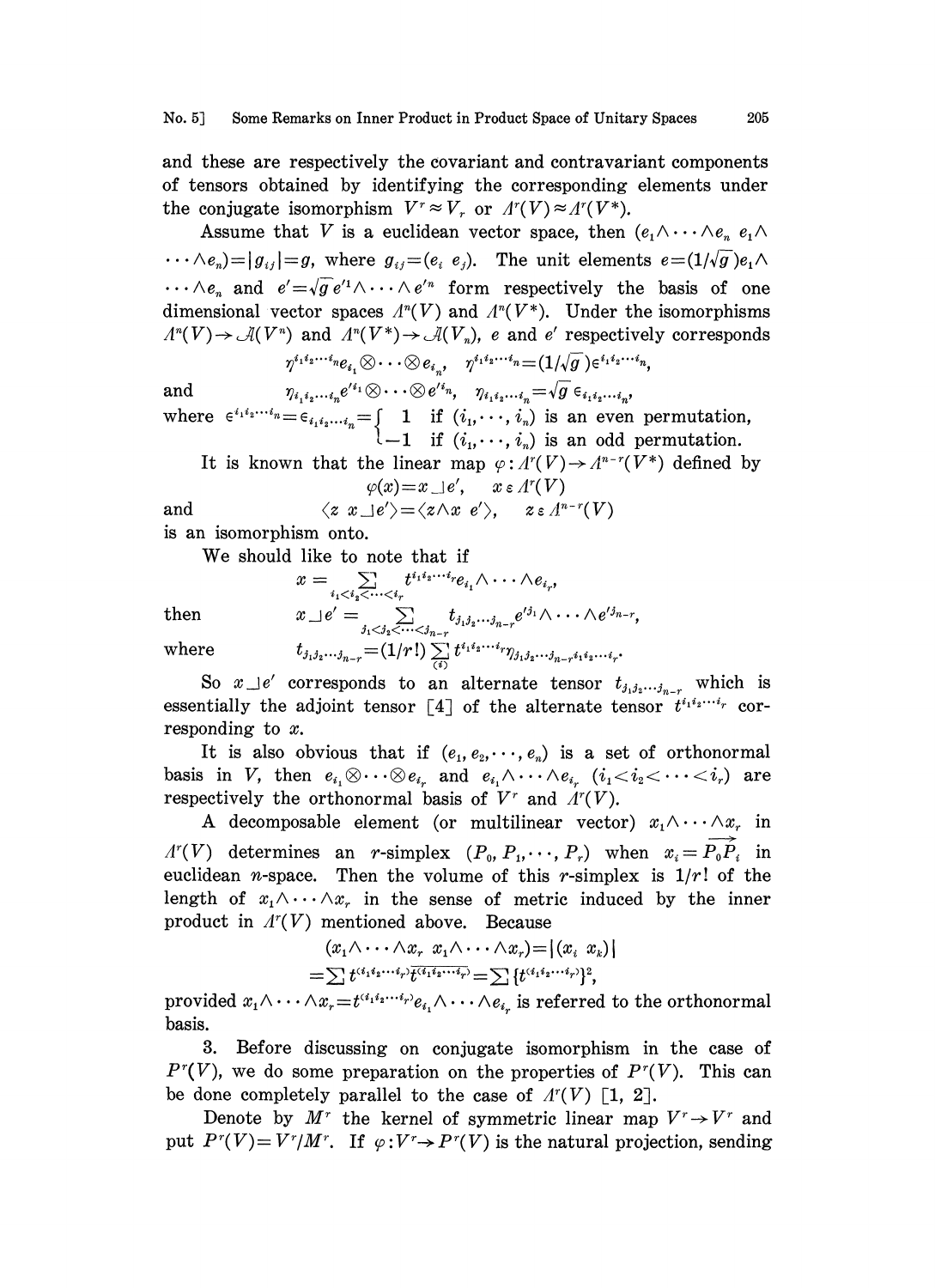$C.-J.$  Hsu  $[Vol. 35,$ 

an element of  $V^r$  to its coset mod  $M^r$ , we shall use the notation:  $\varphi(x_1\otimes \cdots \otimes x_r)=x_1\cdots x_r.$ 

It can be easily shown that a linear map  $f: V^r \rightarrow Z$ , where Z is a vector space, is symmetric if and only if  $f(M^r)=0$ . As a corollary of this theorem, it follows that the space  $S(V^r; Z)$  of all symmetric linear maps  $f: V^r \to Z$  is isomorphic with the space  $\mathcal{L}(P^r(V); Z)$  of all linear maps  $g: P^r(V) \to Z$ , the correspondence being established by the relation  $f= g\varphi$ . Therefore, if  $k: \mathcal{L}(P^r(V); F) \to \mathcal{S}(V^r; F)$  is the isomorphism, then for  $\theta = k^{-1}(\theta)\varphi \in \mathcal{S}(V^r; F)$  we have:

$$
\theta(x_1\otimes\cdots\otimes x_r)=\langle x_1\cdots x_r \, k^{-1}(\theta)\rangle.
$$

 $\theta(x_1 \otimes \cdots \otimes x_r) = \langle x_1 \cdots x_r \vert k^{-1}(\theta) \rangle.$ <br>Let  $M_r$  be the kernel of symmetric map  $S_r: V_r \to V_r$ , and  $P^r(V^*)$  $=V_r/M_r$ , then the range of S<sub>r</sub> is the space of symmetric covariant r-tensors  $\mathcal{S}(V_r)$ , and  $S_r$  induces an isomorphism  $\overline{k}$  of the space  $P^r(V^*)$ onto  $S(V_r)$  such that  $\vec{k}\varphi=S_r$ . Therefore

$$
S_r(x'_1\otimes\cdots\otimes x'_r)=\overline{k}(x'_1\cdots x'_r).
$$

For any  $\theta \in \mathcal{S}(V^r;F)$ , there exists an element  $z'(\theta) \in V_r[\approx(V^r)^*]$ such that

 $\langle x_1 \otimes \cdots \otimes x_r \ z'(\theta) \rangle = \theta(x_1 \otimes \cdots \otimes x_r)$ <br>for  $x_1 \otimes \cdots \otimes x_r \ z V^r$ . It is easily shown that  $z'(\theta)$  is symmetric element  $\cdot \otimes x$ ,  $z'(\theta) \rangle = \theta(x_1 \otimes \cdots \otimes x_r)$ <br>seasily shown that  $z'(\theta)$  is s in  $V_r$  and that the map  $z' : \theta \rightarrow z'(\theta)$  is an isomorphism from  $\mathcal{S}(V^r; F)$ onto  $\mathcal{S}(V_r)$ .

From the above discussion we have the following diagram:

$$
(P^r(V))^* = \mathcal{L}(P^r(V); F) \underset{\overset{\ast}{\rightarrow}}{\approx} (V^r; F) \underset{\underset{\underset{\rightarrow}{\rightarrow}}{\approx}}{\approx} (V_r) \underset{\underset{\leftarrow}{\sim}}{\approx} P^r(V^*).
$$

Thus we have

$$
P^r(V^*)\!\approx\! (P^r(V))^*.
$$

Let  $i=k^{-1}z'^{-1}\overline{k}$  be the composed isomorphism:  $P^r(V^*) \rightarrow (P^r(V))^*$ . If we put  $\theta = z'^{-1}\overline{k}(x'_1 \cdots x'_r)$  where  $x'_1 \cdots x'_r \in P^r(V^*)$ , we have  $z'(\theta)$  $k = \overline{k}(x'_1 \cdots x'_r) = S_r(x'_1 \otimes \cdots \otimes x'_r).$  Consequently

$$
\langle x_1 \cdots x_r \quad k^{-1}z'^{-1}\overline{k}(x'_1 \cdots x'_r) \rangle
$$
  
= $\langle x_1 \cdots x_r \quad k^{-1}(\theta) \rangle$   
= $\theta(x_1 \otimes \cdots \otimes x_r)$   
= $\langle x_1 \otimes \cdots \otimes x_r \quad z'(\theta) \rangle$   
= $\langle x_1 \otimes \cdots \otimes x_r \quad S_r(x'_1 \otimes \cdots \otimes x'_r) \rangle$   
= $\langle x_1 \otimes \cdots \otimes x_r \quad \sum_i x'_{\sigma(1)} \otimes \cdots \otimes x'_{\sigma(r)} \rangle$   
= $\sum_i \langle x_i \quad x'_{\sigma(1)} \rangle \langle x_2 \quad x'_{\sigma(2)} \rangle \cdots \langle x_r \quad x'_{\sigma(r)} \rangle.$ 

Thus, if we identify the corresponding elements under the isomorphism  $i = k^{-1}z'^{-1}\overline{k}$ , then we have

$$
\begin{array}{cc}\langle x_1\!\cdot\! x_2\!\cdot\!\cdot\!\cdot\! x_r\! & x_1'\!\cdot\! x_2'\!\cdot\!\cdot\!\cdot\! x_r'\rangle\\=\sum\limits_{\sigma}\langle x_1\!\cdot\! x_{\sigma(1)}'\rangle\langle x_2\!\cdot\! x_{\sigma(2)}'\rangle\!\cdot\!\cdot\!\cdot\langle x_r\!\cdot\! x_{\sigma(r)}'\rangle.\end{array}
$$

Next, let  $u: V \to V^*$  be the conjugate isomorphism, and  $u^r: V^r \to V$ .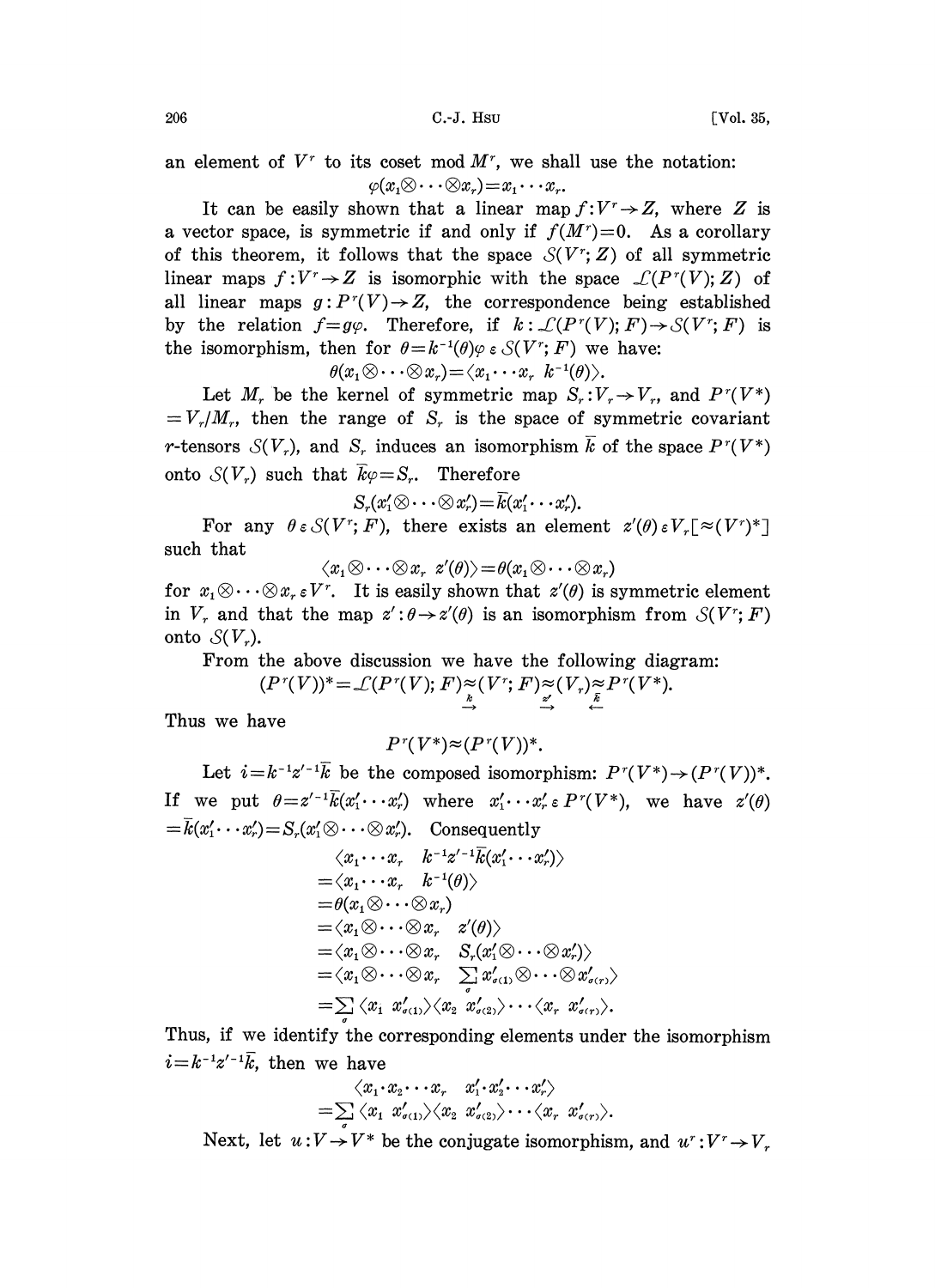be the r-th power of u. If  $\eta: V_r \to P^r(V^*)$  be the natural projection, then  $\eta u^r : V^r \to P^r(V^*)$  is a symmetric linear map. Then there exists a linear map  $P^r u : P^r (V) \to P^r (V^*)$  such that  $(P^r u) \circ \varphi = \eta \circ u^r$ , and  $(P<sup>r</sup>u)(x_1 \cdots x_r) = u(x_1) \cdots u(x_r).$ 

Now we have the following:

Theorem 2. P'u is the conjugate isomorphism between  $P^r(V)$ and  $P^r(V^*)$  [identified with  $(P^r(V))^*$ ].

Proof. Under the isomorphism between  $P^r(V)$  and  $S(V^r)$ ,  $x_1 \cdots x_r$ corresponds to  $S_r(x_1\otimes \cdots \otimes x_r)$ . And the inner product in  $V^r$  gives rise to the following definition of inner product in  $P<sup>r</sup>(V)$ .

$$
(x_1 \cdots x_r y_1 \cdots y_r)
$$
  
=  $(1/r!)(S_r(x_1 \otimes \cdots \otimes x_r) S_r(y_1 \otimes \cdots \otimes y_r))$   
=  $(1/r!) (\sum_{\sigma} x_{\sigma(1)} \otimes \cdots \otimes x_{\sigma(r)} \sum_{\tau} y_{\tau(1)} \otimes \cdots \otimes y_{\tau(r)})$   
=  $(1/r!) \sum_{\sigma} \sum_{\tau} (x_{\sigma(1)} y_{\tau(1)}) \cdots (x_{\sigma(r)} y_{\tau(r)})$   
=  $\sum_{\sigma} (x_1 y_{\tau(1)}) \cdots (x_r y_{\tau(r)}).$ 

On the other hand, we have

$$
\langle x_1 \cdots x_r \quad (P^r u)(y_1 \cdots y_r) \rangle
$$
  
=  $\langle x_1 \cdots x_r \quad u(y_1) \cdots u(y_r) \rangle$   
=  $\sum_i \langle x_1 \quad u(y_{\tau(1)}) \rangle \cdots \langle x_r \quad u(y_{\tau(r)}) \rangle$   
=  $\sum_i (x_1 \quad y_{\tau(1)}) \cdots (x_r \quad y_{\tau(r)}).$ 

Therefore,

$$
(x_1 \cdots x_r \quad y_1 \cdots y_r) = \langle x_1 \cdots x_r \quad (P^r u)(y_1 \cdots y_r) \rangle.
$$

The general relation follows from the bilinearity of  $\langle x, y \rangle$  and the linearity of  $P^{\prime}u$ .

From the above discussion it is also easily seen that the following relations can be respectively used as the definition of inner product in  $V^r$ ,  $\Lambda^r(V)$  and  $P^r(V)$ :

$$
(x \ y) = \langle x \ u^r(y) \rangle \ ; \ x, y \in V^r,
$$
  
\n
$$
(x \ y) = \langle x \ (A^r u) y \rangle; \ x, y \in A^r(V),
$$
  
\n
$$
(x \ y) = \langle x \ (P^r u) y \rangle; \ x, y \in P^r(V).
$$

4. It is well known that the Grassmann algebra

 $A(V) = A^0(V) + A^1(V) + \cdots + A^n(V)$  (direct sum)

is a vector space of dimension  $2^n$  and that  $\Lambda(V)^* \approx \Lambda(V^*)$ , where  $V^*$ is the dual space of  $V$ . Moreover, if we identify the corresponding elements under this isomorphism, the pairing of these two spaces satisfies the following  $\lceil 1 \rceil$ :

$$
\langle x \ x' \rangle \!=\! \Big\langle \!\!\sum_{p=0}^n x_p \ \!\sum_{p=0}^n x'_p \Big\rangle \!=\! \sum_{p=0}^n \langle x_p \ x'_p \rangle,
$$
\nwhere  $x = \sum_{p=0}^n x_p \epsilon \ A(V), x' = \sum_{p=0}^n x'_p \epsilon \ A(V^*)$  with  $x_p \epsilon \ A^p(V)$  and  $x'_p \epsilon \ A^p(V^*).$